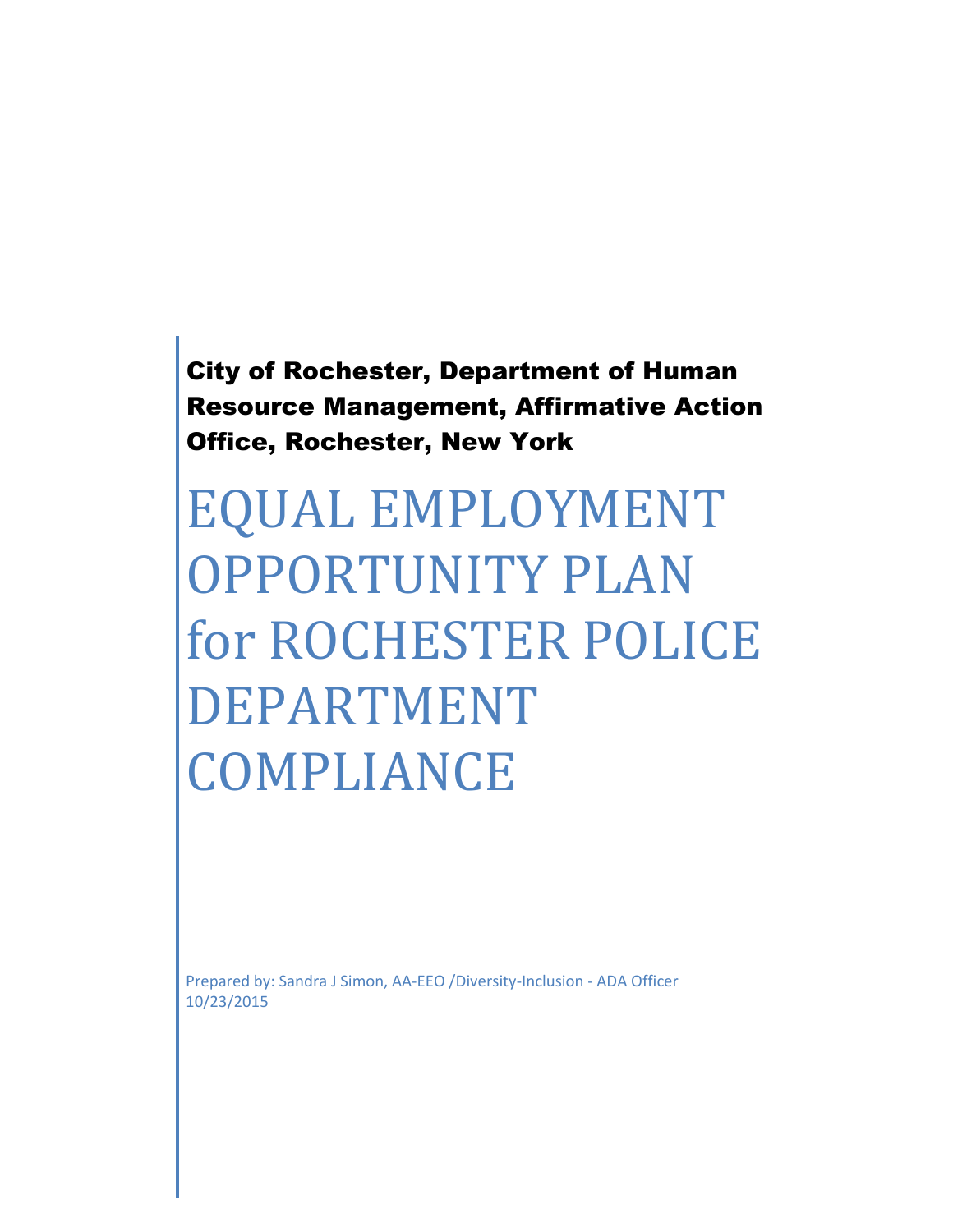# City of Rochester

## Police Policy Statement

The City of Rochester Police Department is committed to creating and supporting a workplace and services that are free from discrimination and harassment, promote fairness and equity and value the contributions of all its employees and citizens. The Police Department embraces the City of Rochester's Diversity and Inclusion philosophy.

The City of Rochester Police Department remains committed to a policy of equal employment opportunity for all City employees and applicants, as established by both Federal and State law. The City of Rochester Police Department reaffirm its legal obligation and organizational commitment to foster an environment free from discrimination and to consider all employees and potential applicants for placement, development programs, job assignments, transfers and promotions regardless of age, race, color, creed, sex, religion, national origin, sexual orientation, gender identity or expression, genetic information, physical or mental disability, marital status, military status/service, or domestic violence victim status.

As part of City of Rochester's administration, the City of Rochester Police Department is fully supported by the department of Human Resource Management and the Affirmative Action Office, for compliances that protect and enforce all state, federal and local laws, ordinances and policies governing the Police's diversity, inclusiveness, and recruitment initiatives.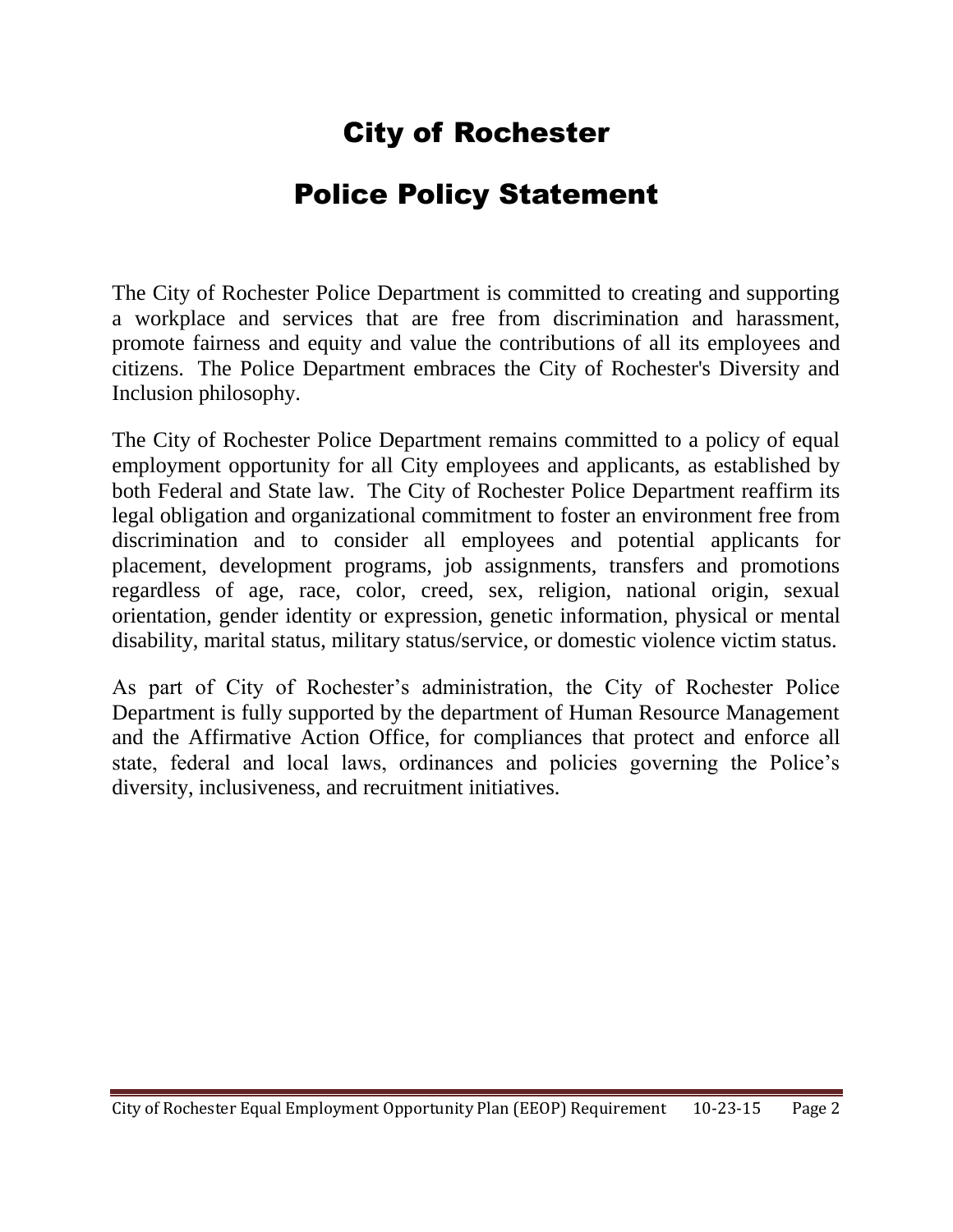### **Step 4b: Narrative Underutilization Analysis**

The Rochester Police department recognizes the current underutilization of white females, and Hispanic and African American females in its Protective Services for Sworn Officials and Patrol Officers. The Rochester Police department is making a concerted effort to increase its activity in recruiting through various community, social and civic organizations. Efforts include canvassing:

- Minority and women college/university campuses,
- Military and veterans outreach centers
- Social media geared towards women
- Church events geared towards women or minority
- Develop mailing lists posters and brochures for targeted organizations who serve women and minority population
- High school and vocational institutes that have college fairs
- Advertisement in women and minority magazines, newspapers and public service announcements.
- Paid advertisement in newspapers under headings that minority and women will search for information
- Feature female and minority officers on talk shows as guest on radio, television, cable television shows prior to start of selection process.
- Public service announcements using female and minority officers

Goals and timetables have been set for increasing these underrepresentation classes. Even though white women are underutilized in the non-sworn Protective Service category, they still represent the highest percentage of the workforce in that category, which reflects Monroe County statistics.

In addition, to help eliminate many of the barriers that support underutilization, the City of Rochester administration has/was under a court ordered consent and continues to work under this decree in the hiring of female and minority officers. This has allowed the department to address some limitations or hiring imposed by New York State Civil Service regulations.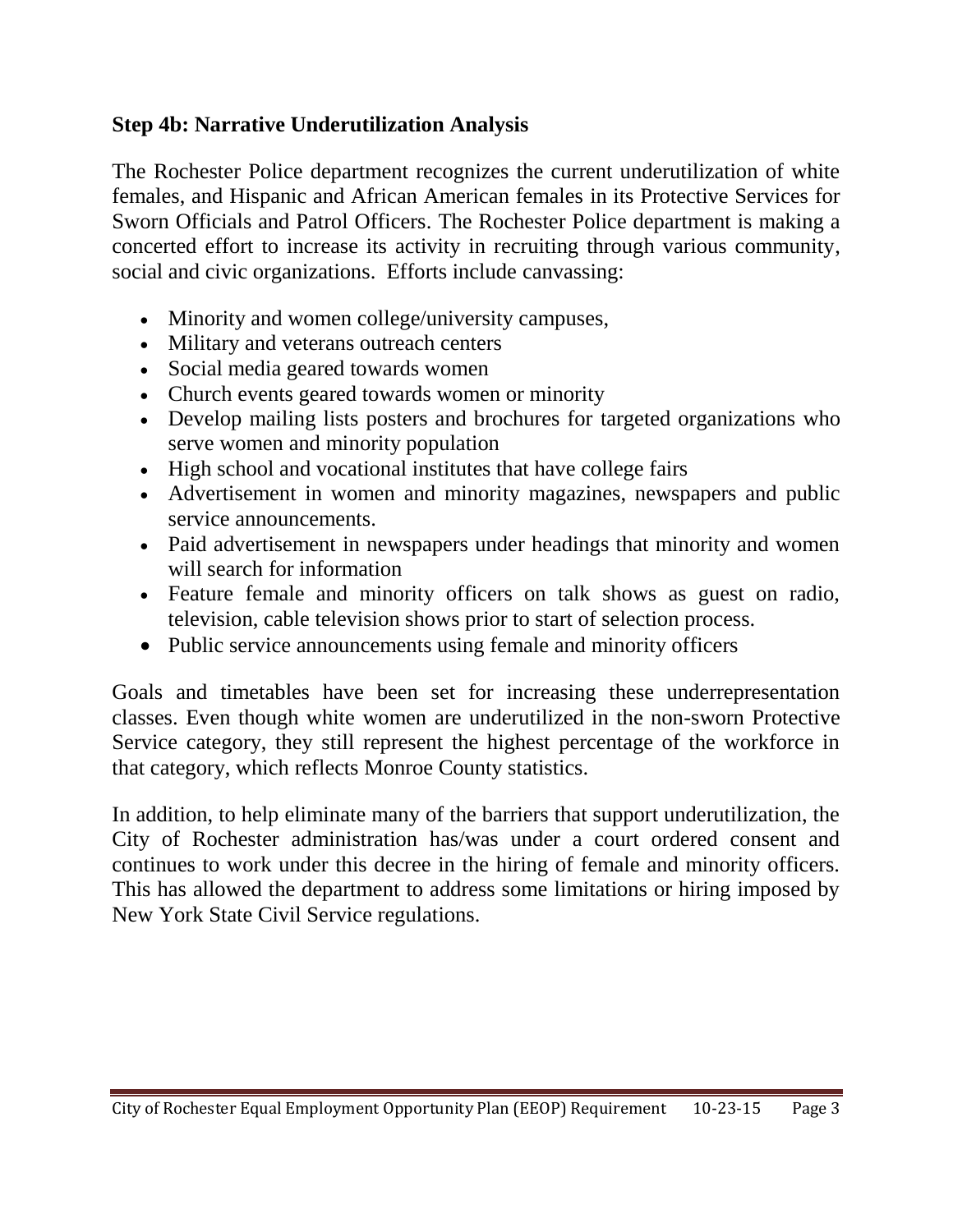### **Step 5 & 6: Objectives and Steps**

- **1. To endeavor to make full use of the skills of present employees who may be underemployed and underutilized.**
- a. The Police department uses the City's Office of Training and Safety for inhouse course training to its Sworn and non-Sworn Protective Service employees to expand their skills in leadership, management, conflict resolution, working with computer technology, first aid/CPR/AED, effective communications, understanding diversity and prevention and protection techniques.
- b. The Police department also encourages it Sworn and non-Sworn Protective Service employees to take advance courses offered at outside educational institutions or certified certificate workshops, seminars and conferences through the City's educational reimbursement program.
- c. Operating in the confines of Civil Service and Union agreements, the Rochester Police department ensures that any and all opportunities for advancement, promotions and upgrades are posted on the Police department's website, distributed via e-mail to each employee in the Police department; posted on Police's bulletin boards in each office, posted in the Chief of Police office and available at all times in the department of Human Resource Management.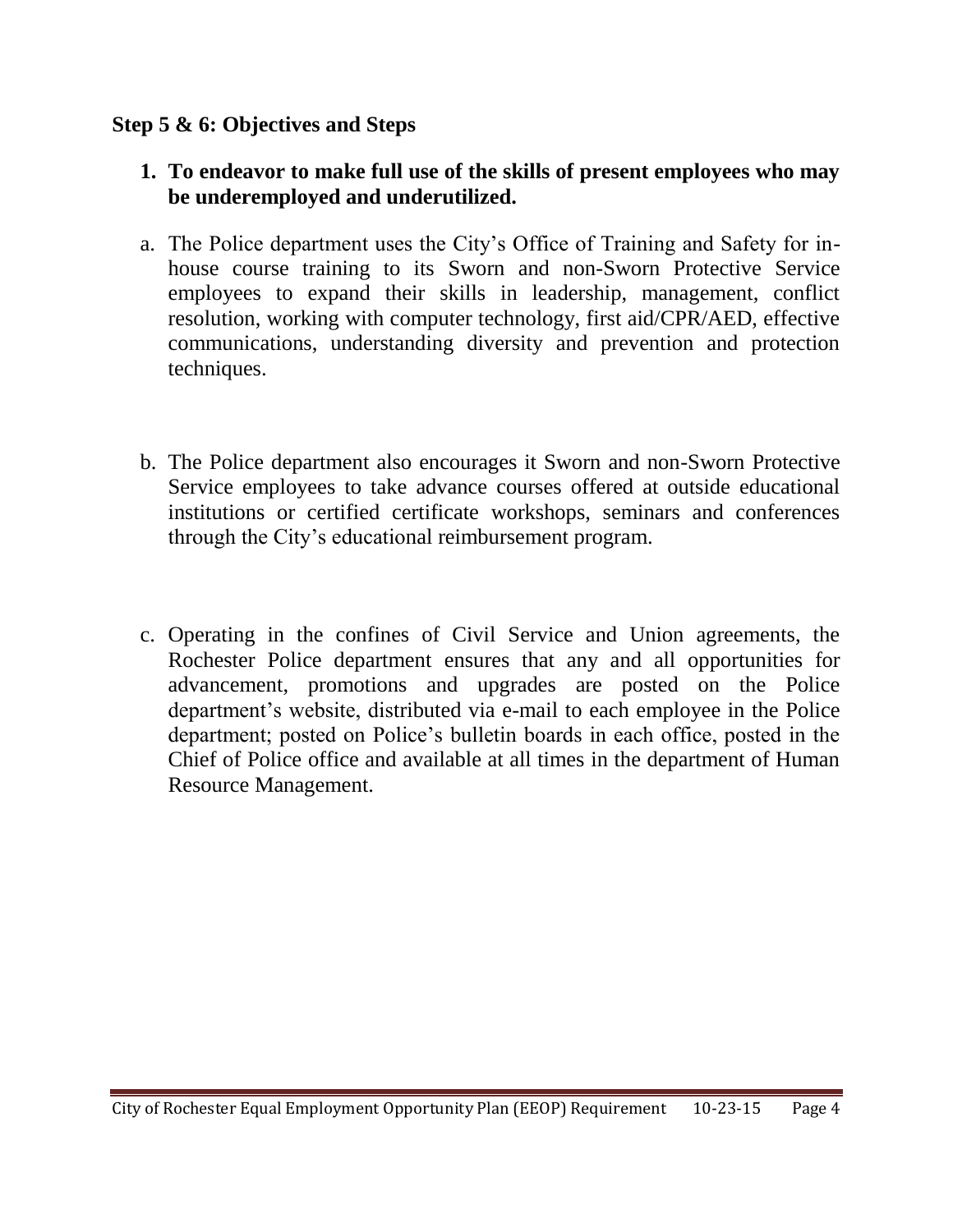- **2. To advance Rochester Police department (RPD) utilization of females and minorities in the areas of Protective Services Sworn Officials & Patrol Officers.**
- a. With the assistance of the department of Human Resource Management and the Affirmative Action-Diversity/Inclusion Office, the Rochester Police department is working aggressively to expand its outreach. Working in tandem with the aforementioned groups, a team has been assembled to reach out to specific civic and community organizations, educational institutions, professional organizations, sororities and fraternities, military and veterans outreach centers, and faith-based entities.
- b. Community forums open to the public have been initiated, inviting particularly white females and minorities to come and identify issues that may or has posed a barrier and address how to reverse the trend and remove these hindrances.
- c. In addition to what was mentioned in 4b, RPD has stepped up its efforts to accomplish workforce diversity goals with programs in the Rochester City School District and Monroe Community College police training.
- d. Recruit at various athletic events and recreation centers
- e. To advertise in national publications of female and minority based organizations or venues. Also, utilize airport, bus & train terminals for advertisements.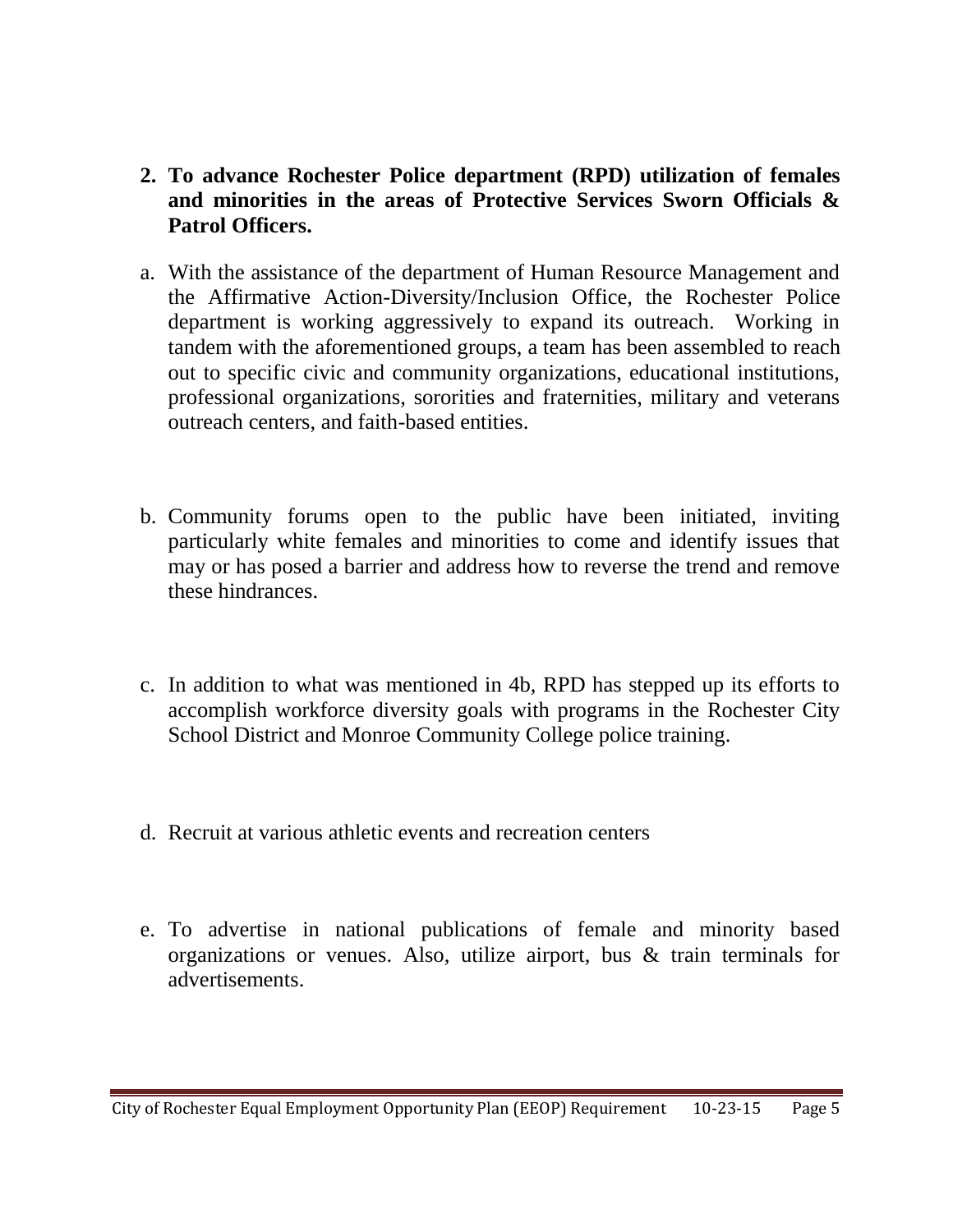### **3. To create more opportunities to recruit in areas where there is underutilization in other areas of employment.**

- a. It should be noted that there are many predetermined variables that hamper the process, such as Civil Service requirements, layoffs, hiring freeze, budget restraints and location restrictions; but with the newly developed initiatives some of these obstacles will be overcome or/and eliminated.
- b. RPD has worked diligently to create opportunities to recruit in these initiatives which are proving to strengthened efforts to achieve diversity in areas that have had difficulties in attracting and increasing community participation, staffing and consistent involvement.

### **Step 7a: Internal Dissemination**

- 1. Post in all of RPD's police precincts, visible to all employee in both the break rooms and bulletin boards of its availability for review.
- 2. Via employees e-mail RPD personnel, both Sworn and non-Sworn Protective Service personnel, the availability of plan/program for review.
- 3. Post notification of information on RPD's website and internet page, indicating where available for review.
- 4. Post notification of information on RPD's employee's website portal.
- 5. Information available in hard copy in RPD's Chief Office.
- 6. A copy of the plan is available upon request in the City's Communication **Office**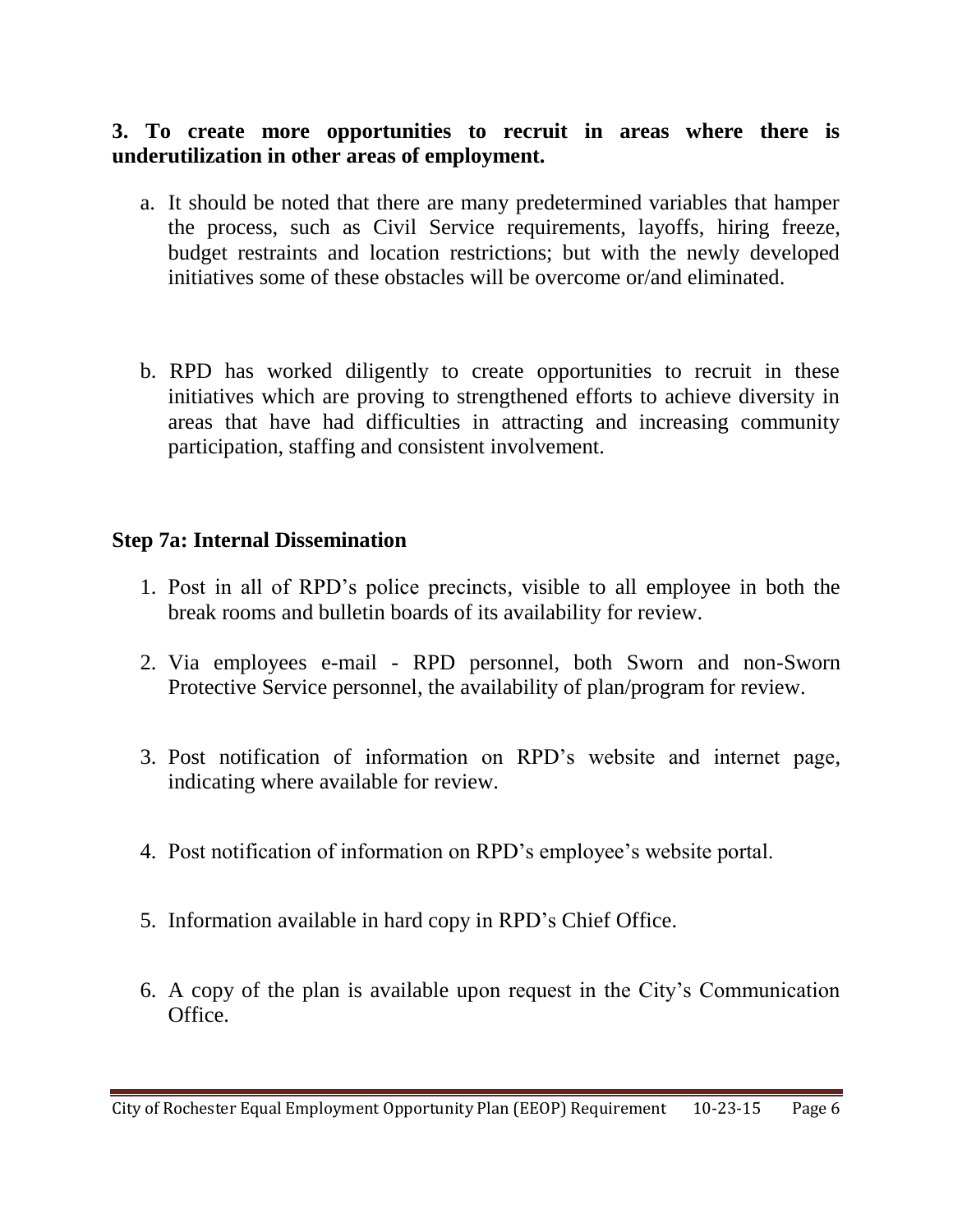7. Information available in hard copy in department of Human Resource Management for employees to read upon request.

### **Step 7b: External Dissemination**

- **1.** Information posted on RPD's website to inform the public, community and other segments of the community, including vendors, where the EEOC plan is located for review.
- **2.** Post notification of plan on City of Rochester's Website and location of copy for review.
- 3. Post notification of plan on City of Rochester Public Library's (website) system and location of copy for review
- 4. Hard copy of plan available in the department of Human Resource Management for community access and review.
- 5. Post notification at City of Rochester office sites to bulletin boards and break rooms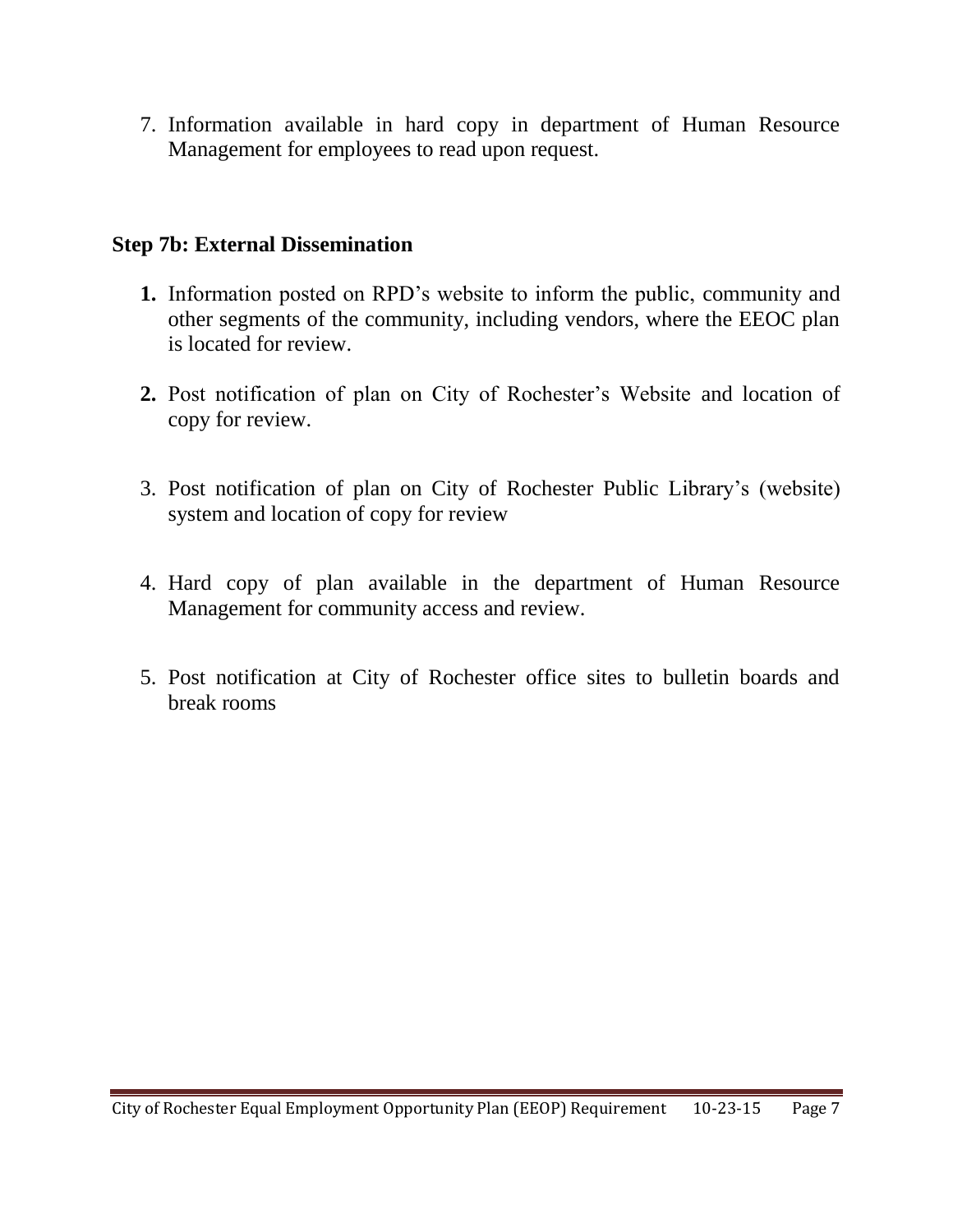# CITY OF ROCHESTER WORKFORCE UTILIZATION REPORT - FOR THE PERIOD ENDING JUNE 30, 2015 **CITY OF ROCHESTER WORKFORCE UTILIZATION REPORT - FOR THE PERIOD ENDING JUNE 30, 2015**

**TOTAL CITY** 

Availability Source 2010 Census Data, Rochester MSA **TOTAL CITY** Availability Source 2010 Census Data, Rochester MSA

| <b>Officials and Managers</b><br><b>CATEGORY</b> |                                                                                                                 | Employees                                                         | $\frac{e}{\pi}$<br>Total Ma | Black                   | White          | Hisp                     | A/PI                    | AI/AN                   | Total Female  | Black                    | White                   | Hisp              | A/PI         |                         |
|--------------------------------------------------|-----------------------------------------------------------------------------------------------------------------|-------------------------------------------------------------------|-----------------------------|-------------------------|----------------|--------------------------|-------------------------|-------------------------|---------------|--------------------------|-------------------------|-------------------|--------------|-------------------------|
|                                                  |                                                                                                                 |                                                                   |                             |                         |                |                          |                         |                         |               |                          |                         |                   |              | AI/AN                   |
|                                                  | Workforce                                                                                                       | $\overline{\mathbf{z}}$                                           | $\overline{a}$              | 13                      | 25             | m                        | $\mathbf{\overline{1}}$ | 0                       | 28            | 9                        | $\overline{17}$         | $\mathbf{\bar{}}$ | 1            | $\bullet$               |
|                                                  | Availability                                                                                                    |                                                                   | 60.6%                       | 1.8%                    | 56.0%          | 1.1%                     | 1.2%                    | 0.0%                    | 39.4%         | 1.8%                     | 35.2%                   | 1.5%              | 0.4%         | 0.0%                    |
|                                                  | Under Utilization #                                                                                             |                                                                   | $\circ$                     | $\overline{c}$          | $-14$          | $\sim$                   | $\circ$                 | $\circ$                 | $\circ$       | $\infty$                 | ထု                      | $\circ$           |              | $\circ$                 |
|                                                  | ৯<br>Under Utilization                                                                                          |                                                                   | $-0.6%$                     | 16.8%                   | $-20.3%$       | 3.1%                     | 0.2%                    | 0.0%                    | 0.6%          | 11.1%                    | $-10.9%$                | 0.0%              | 1.0%         | 0.0%                    |
| <b>Professionals</b>                             | Workforce                                                                                                       | 346                                                               | 170                         | $\overline{31}$         | 131            | LŊ                       | $\mathbf{c}$            | $\bullet$               | 176           | 32                       | 127                     | $\overline{12}$   | 4            |                         |
|                                                  | Availability                                                                                                    |                                                                   | 44.1%                       | 2.3%                    | 38.0%          | 0.9%                     | 2.2%                    | 0.0%                    | 55.9%         | 3.2%                     | 48.8%                   | 1.8%              | 1.5%         | 0.1%                    |
|                                                  | Under Utilization #                                                                                             |                                                                   | 17                          | 23                      | $\circ$        | $\sim$                   | က္                      | $\circ$                 | $-17$         | 21                       | $-42$                   | 6                 | 7            |                         |
|                                                  | ৯<br>Under Utilization                                                                                          |                                                                   | 5.0%                        | 6.7%                    | $-0.1%$        | 0.5%                     | $-1.3%$                 | 0.0%                    | $-5.0%$       | 6.0%                     | $-12.1%$                | 1.6%              | $-0.3%$      | 0.2%                    |
| <b>Technicians</b>                               | Workforce                                                                                                       | 300                                                               | 208                         | $\mathbf{a}$            | 177            | $\mathbf{13}$            | w                       | $\overline{\mathbf{r}}$ | 92            | 17                       | ශී                      | 4                 | 1            | $\mathbf{r}$            |
|                                                  | Availability                                                                                                    |                                                                   | 43.0%                       | 2.8%                    | 36.2%          | 1.7%                     | 1.9%                    | 0.3%                    | 57.0%         | 5.2%                     | 47.4%                   | 1.8%              | 2.1%         | 0.3%                    |
|                                                  | Under Utilization #                                                                                             |                                                                   | 79                          | LŊ                      | 68             | $\infty$                 | ್ರೆ                     | $\mathbf{\overline{1}}$ | -79           | $\overline{\phantom{0}}$ | $-73$                   | 7                 | ၯ            | $\circ$                 |
|                                                  | Under Utilization %                                                                                             |                                                                   | 26.3%                       | 1.5%                    | 22.8%          | 2.7%                     | $-0.9%$                 | 0.4%                    | $-26.3%$      | 0.5%                     | $-24.4%$                | $-0.4%$           | $-1.8%$      | 0.0%                    |
| Protective Services                              | Workforce                                                                                                       | 268                                                               | 258                         | $\overline{\mathbf{S}}$ | 221            | $\mathbf{13}$            | 4                       | $\bullet$               | $\mathbf{a}$  | w                        | N                       | $\bullet$         | 0            | $\bullet$               |
| Officials                                        | Availability                                                                                                    |                                                                   | 85.1%                       | 12.5%                   | 67.2%          | 4.0%                     | 0.3%                    | 0.2%                    | 14.9%         | 3.0%                     | 11.6%                   | 0.0%              | 0.0%         | 0.2%                    |
|                                                  | Under Utilization                                                                                               |                                                                   | 30                          | $-14$                   | 41             | 2                        | 3                       | Ļ                       | -30           | Ļ                        | $-24$                   | $\circ$           | $\circ$      | Ļ                       |
|                                                  | ৯<br>Under Utilization                                                                                          |                                                                   | 11.2%                       | $-5.0%$                 | 15.3%          | 0.9%                     | 1.2%                    | $-0.2%$                 | $-11.2%$      | $-1.9%$                  | $-9.0%$                 | 0.0%              | 0.0%         | $-0.2%$                 |
| Protective Services                              | Workforce                                                                                                       | 928                                                               | 838                         | 106                     | 606            | 111                      | $\overline{12}$         | $\bullet$               | இ             | $\bullet$                | 65                      | $\mathbf{a}$      | 4            | $\overline{\mathbf{r}}$ |
| <b>Workers</b>                                   | Availability                                                                                                    |                                                                   | 85.1%                       | 12.5%                   | 67.2%          | 4.0%                     | 0.3%                    | 0.2%                    | 14.9%         | 3.0%                     | 11.6%                   | 0.0%              | 0.0%         | 0.2%                    |
|                                                  | Under Utilization #                                                                                             |                                                                   | 48                          | $-10$                   | $-18$          | 74                       | ō                       | $\overline{a}$          | $-48$         | $-19$                    | -43                     | $\Box$            | 4            | $\circ$                 |
|                                                  | ℅<br>Under Utilization                                                                                          |                                                                   | 5.2%                        | $-1.1%$                 | $-1.9%$        | 8.0%                     | 1.0%                    | 0.1%                    | $-5.2%$       | $-2.0%$                  | $-4.6%$                 | 1.1%              | 0.4%         | 0.0%                    |
|                                                  | Workforce                                                                                                       | 77                                                                | 24                          | $\overline{a}$          | $\overline{ }$ | $\boldsymbol{\omega}$    | $\circ$                 | $\circ$                 | 53            | $\overline{a}$           | 35                      | $\infty$          | $\circ$      | $\bullet$               |
|                                                  | Availability                                                                                                    |                                                                   | 47.6%                       | 7.8%                    | 34.2%          | 2.5%                     | 0.0%                    | 0.0%                    | 52.4%         | 11.5%                    | 38.7%                   | 0.0%              | 0.0%         | 0.0%                    |
|                                                  | Under Utilization #                                                                                             |                                                                   | $-13$                       | $\infty$                | <b>pt</b> -    | $\overline{ }$           | $\circ$                 | $\circ$                 | $\mathbf{r}$  | 1                        | LN.                     | $\infty$          | $\circ$      | $\circ$                 |
|                                                  | ৯<br>Under Utilization                                                                                          |                                                                   | $-16.4%$                    | 10.4%                   | $-25.1%$       | 1.4%                     | 0.0%                    | 0.0%                    | 16.4%         | 1.5%                     | 6.8%                    | 10.4%             | 0.0%         | 0.0%                    |
|                                                  | Workforce                                                                                                       | 271                                                               | 46                          | $\mathbf{a}$            | 27             | $\infty$                 |                         | $\bullet$               | 225           | 29                       | 124                     | 31                |              | $\overline{\mathbf{r}}$ |
|                                                  | Availability                                                                                                    |                                                                   | 34.7%                       | 2.8%                    | 29.4%          | 1.3%                     | 0.7%                    | 0.0%                    | 65.3%         | 6.1%                     | 54.8%                   | 2.8%              | 0.9%         | 0.1%                    |
|                                                  | Under Utilization #                                                                                             |                                                                   | $-48$                       | $\sim$                  | -53            | 4                        | 7                       | $\circ$                 | $\frac{8}{2}$ | 50                       | $-25$                   | 24                | 7            | $\overline{\mathsf{C}}$ |
|                                                  | Under Utilization %                                                                                             |                                                                   | $-17.7%$                    | 0.9%                    | $-19.4%$       | 1.6%                     | $-0.3%$                 | 0.0%                    | 17.7%         | 18.6%                    | $-9.0%$                 | 8.7%              | $-0.5%$      | 0.6%                    |
|                                                  | Workforce                                                                                                       | 119                                                               | 116                         | 25                      | 77             | $\mathbf{r}$             | w                       | $\bullet$               | w             | $\blacksquare$           | $\overline{\mathbf{r}}$ | $\bullet$         | $\bullet$    | $\bullet$               |
|                                                  | Availability                                                                                                    |                                                                   | 93.3%                       | 4.7%                    | 82.8%          | 3.7%                     | 0.4%                    | 0.4%                    | 6.7%          | 0.7%                     | 5.3%                    | 0.2%              | 0.5%         | 0.0%                    |
|                                                  | Under Utilization #                                                                                             |                                                                   | $\overline{a}$              | $\overline{a}$          | $-22$          | $\overline{ }$           | 3                       | $\circ$                 | ၯ             | $\circ$                  | $\overline{4}$          | $\circ$           | 7            | $\circ$                 |
|                                                  | Under Utilization %                                                                                             |                                                                   |                             | 16.3%                   | $-18.1%$       | 5.5%                     | 2.1%                    | $-0.4%$                 | $-4.2%$       | 0.1%                     | $-3.6%$                 | $-0.2%$           | $-0.5%$      | 0.0%                    |
|                                                  | Workforce                                                                                                       | 285                                                               | 250                         | இ                       | <b>OOT</b>     | 57                       | m                       | $\bullet$               | 35            | $\overline{20}$          | ഐ                       | 4                 | $\bullet$    | 2                       |
|                                                  | Availability                                                                                                    |                                                                   | 55.7%                       | 6.5%                    | 42.3%          | 4.6%                     | 1.4%                    | 0.1%                    | 44.3%         | 7.1%                     | 32.0%                   | 3.2%              | 1.2%         | 0.1%                    |
|                                                  | #<br>Under Utilization                                                                                          |                                                                   | 5 <sup>1</sup>              |                         | $-21$          | $\overline{\mathcal{A}}$ | 7                       | $\circ$                 | $-91$         | $\circ$                  | $-82$                   | က္                | 4            | 2                       |
|                                                  | ৯<br>Under Utilization                                                                                          |                                                                   | 32.0%                       | 25.1%                   | $-7.2%$        | 15.4%                    | $-0.4%$                 | $-0.1%$                 | $-32.0%$      | $-0.1%$                  | $-28.8%$                | $-1.8%$           | $-1.2%$      | 0.6%                    |
|                                                  |                                                                                                                 | 2664                                                              | 1952                        | 322                     | 1371           | 224                      | $\overline{30}$         | 5                       | 712           | 168                      | 455                     | 70                | $\mathbf{1}$ | $\infty$                |
|                                                  |                                                                                                                 |                                                                   | 100.0%                      | 16.5%                   | 70.2%          | 11.5%                    | 1.5%                    | 0.3%                    | 100.0%        | 23.6%                    | 63.9%                   | 9.8%              | 1.5%         | 1.1%                    |
|                                                  |                                                                                                                 |                                                                   | 73.3%                       | 12.1%                   | 51.5%          | 8.4%                     | 1.1%                    | 0.2%                    | 26.7%         | 6.3%                     | 17.1%                   | 2.6%              | 0.4%         | 0.3%                    |
|                                                  | <b>Administrative Support</b><br>Service / Maintenance<br>TOTAL EMPLOYEES<br>Paraprofessionals<br>Skilled Craft | % OF WORKFORCE - By Total Employees<br>% OF WORKFORCE - By Gender |                             | 4.2%                    |                |                          |                         |                         |               |                          |                         |                   |              |                         |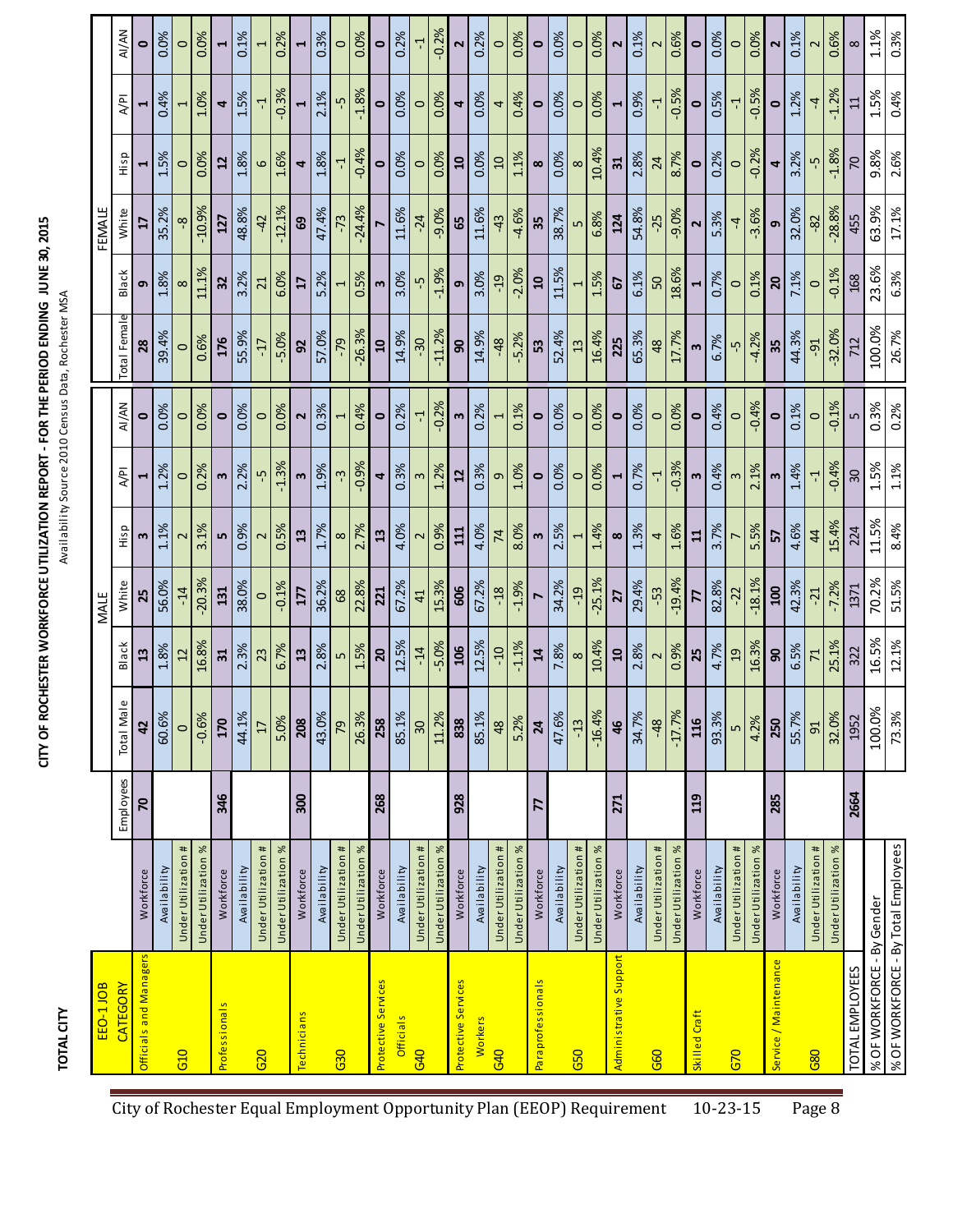| S<br>S<br>S<br>S<br>S<br>S<br>S<br>S<br>S<br>S<br>S<br>S<br>S<br><br><br><br><br>           |
|---------------------------------------------------------------------------------------------|
|                                                                                             |
| <b>ELEN PONTE FL</b>                                                                        |
| ミンジン シューマン                                                                                  |
|                                                                                             |
| <b>ITY OF ROCHESTER WORKEORCE ITTILIZATION REPORT - EOR THE PERIOD ENDING LIINE 30 2015</b> |
|                                                                                             |

POLICE

Availability Source 2000 Census Data, Rochester MSA  **POLICE** Availability Source 2000 Census Data, Rochester MSA

|                                                                        | EEO-1JOB                            |                           |                       |               |           | MALE                    |              |                      |              |                    |                      | FEMALE    |                 |           |           |
|------------------------------------------------------------------------|-------------------------------------|---------------------------|-----------------------|---------------|-----------|-------------------------|--------------|----------------------|--------------|--------------------|----------------------|-----------|-----------------|-----------|-----------|
|                                                                        | <b>CATEGORY</b>                     |                           | Employees             | Male<br>Total | Black     | White                   | Hisp         | A/PI                 | AI/AN        | Total Female       | Black                | White     | Hisp            | A/PI      | AI/AN     |
|                                                                        | Officials and Managers              | Workforce                 | $\mathbf{\mathbf{t}}$ | ᆏ             | $\bullet$ |                         | 0            | $\bullet$            | $\bullet$    | $\bullet$          | 0                    | 0         | $\bullet$       | 0         | $\bullet$ |
|                                                                        |                                     | Availability              |                       | 60.6%         | 1.8%      | 56.0%                   | 1.1%         | 1.2%                 | 0.0%         | 39.4%              | 1.8%                 | 35.2%     | 1.5%            | 0.4%      | 0.0%      |
|                                                                        | G <sub>10</sub>                     | Under Utilization         |                       | $\circ$       | $\circ$   | $\circ$                 | $\circ$      | $\circ$              | $\circ$      | $\circ$            | $\circ$              | $\circ$   | $\circ$         | $\circ$   | $\circ$   |
|                                                                        |                                     | ৯<br>Under Utilization    |                       | 39.4%         | $-1.8%$   | 44.0%                   | $-1.1%$      | $-1.2%$              | 0.0%         | $-39.4%$           | $-1.8%$              | $-35.2%$  | $-1.5%$         | $-0.4%$   | 0.0%      |
|                                                                        | Professionals                       | Workforce                 | H                     | თ             | $\bullet$ | თ                       | $\bullet$    | $\bullet$            | $\bullet$    | $\infty$           | $\blacktriangleleft$ |           | $\bullet$       | $\bullet$ | $\bullet$ |
|                                                                        |                                     | Availability              |                       | 44.1%         | 2.3%      | 38.0%                   | 0.9%         | 2.2%                 | 0.0%         | 55.9%              | 3.2%                 | 48.8%     | 1.8%            | 1.5%      | 0.1%      |
|                                                                        | 620                                 | Under Utilization #       |                       | $\sim$        | $\circ$   | $\infty$                | $\circ$      | $\circ$              | $\circ$      | <b>ب</b>           | $\circ$              | Ļ         | $\circ$         | $\circ$   | $\circ$   |
|                                                                        |                                     | $\%$<br>Under Utilization |                       | 8.8%          | $-2.3%$   | 14.9%                   | $-0.9%$      | $-2.2%$              | 0.0%         | $-8.8%$            | 2.7%                 | $-7.6%$   | $-1.8%$         | $-1.5%$   | $-0.1%$   |
| City of Rochester Equal Employment Opportunity Plan (EEOP) Requirement | <b>Technicians</b>                  | Workforce                 | $\overline{12}$       | $\sim$        | $\bullet$ | $\overline{\mathbf{r}}$ | $\bullet$    | $\bullet$            | $\bullet$    | $\mathbf{a}$       | $\bullet$            | თ         | $\bullet$       | $\bullet$ |           |
|                                                                        |                                     | Availability              |                       | 43.0%         | 2.8%      | 36.2%                   | 1.7%         | 1.9%                 | 0.3%         | 57.0%              | 5.2%                 | 47.4%     | 1.8%            | 2.1%      | 0.3%      |
|                                                                        | G30                                 | Under Utilization #       |                       | ن.<br>.       | $\circ$   | Ļ                       | $\circ$      | $\circ$              | $\circ$      | $\infty$           | 7                    | 3         | $\circ$         | $\circ$   | Ţ         |
|                                                                        |                                     | $\%$<br>Under Utilization |                       | $-26.3%$      | $-2.8%$   | $-19.5%$                | $-1.7%$      | $-1.9%$              | $-0.3%$      | 26.3%              | $-5.2%$              | 27.6%     | $-1.8%$         | $-2.1%$   | 8.0%      |
|                                                                        | Protective Services                 | Workforce                 | 144                   | 135           | 15        | 105                     | $\mathbf{r}$ | 4                    | $\bullet$    | თ                  | w                    | 9         | $\bullet$       | $\bullet$ | $\bullet$ |
|                                                                        | Officials                           | Availability              |                       | 85.1%         | 12.5%     | 67.2%                   | 4.0%         | 0.3%                 | 0.2%         | 14.9%              | 3.0%                 | 11.6%     | 0.0%            | 0.0%      | 0.2%      |
|                                                                        | G40                                 | Under Utilization         |                       | $\Xi$         | ကု        | $\infty$                | LŊ           | 4                    | $\circ$      | $-12$              | 7                    | -11       | $\circ$         | $\circ$   | $\circ$   |
|                                                                        |                                     | $\%$<br>Under Utilization |                       | 8.7%          | $-2.1%$   | 5.7%                    | 3.7%         | 2.4%                 | $-0.2%$      | $-8.7%$            | $-0.9%$              | $-7.4%$   | 0.0%            | 0.0%      | $-0.2%$   |
|                                                                        | Protective Services                 | Workforce                 | 568                   | 488           | 58        | 355                     | $\mathbf{a}$ | $\infty$             | $\mathbf{m}$ | $\pmb{\mathsf{S}}$ | $\sigma$             | 95        | თ               | 4         | 2         |
|                                                                        | Workers                             | Availability              |                       | 85.1%         | 12.5%     | 67.2%                   | 4.0%         | 0.3%                 | 0.2%         | 14.9%              | 3.0%                 | 11.6%     | 0.0%            | 0.0%      | 0.2%      |
|                                                                        | G40                                 | Under Utilization #       |                       | LŊ            | $-13$     | $-27$                   | 41           | 9                    | $\sim$       | ပ္ပ                | œ                    | $-10$     | 9               | 4         |           |
|                                                                        |                                     | ৯<br>Under Utilization    |                       | 0.8%          | $-2.3%$   | $-4.7%$                 | 7.3%         | 1.1%                 | 0.3%         | $-0.8%$            | $-1.4%$              | $-1.7%$   | 1.6%            | 0.7%      | 0.2%      |
|                                                                        | Paraprofessionals                   | Workforce                 | ដ                     | $\sim$        | $\bullet$ |                         |              | $\bullet$            | $\bullet$    | თ                  |                      |           |                 | 0         | $\bullet$ |
|                                                                        |                                     | Availability              |                       | 47.6%         | 7.8%      | 34.2%                   | 2.5%         | 0.0%                 | 0.0%         | 52.4%              | 11.5%                | 38.7%     | 0.0%            | 0.0%      | 0.0%      |
|                                                                        | G50                                 | Under Utilization #       |                       | ن.<br>س       | Ļ         | ကု                      | 1            | $\circ$              | $\circ$      | $\omega$           | $\circ$              | 3         | 1               | $\circ$   | $\circ$   |
|                                                                        |                                     | $\%$<br>Under Utilization |                       | $-29.4%$      | $-7.8%$   | $-25.1%$                | 6.6%         | 0.0%                 | 0.0%         | 29.4%              | $-2.4%$              | 24.9%     | 9.1%            | 0.0%      | 0.0%      |
|                                                                        | Administrative Support              | Workforce                 | 5                     | 4             | 0         | 4                       | 0            | $\bullet$            | $\bullet$    | 5                  | $\mathbf{r}$         | 38        | 6               | $\bullet$ |           |
|                                                                        |                                     | Availability              |                       | 34.7%         | 2.8%      | 29.4%                   | 1.3%         | 0.7%                 | 0.0%         | 65.3%              | 6.1%                 | 54.8%     | 2.8%            | 0.9%      | 0.1%      |
|                                                                        | G60                                 | Under Utilization #       |                       | LT-           | Ļ-        | $-14$                   | 7            | $\circ$              | $\circ$      | $\overline{17}$    | $\infty$             | LŊ        | 4               | Ļ         |           |
|                                                                        |                                     | Under Utilization %       |                       | $-28.1%$      | $-2.8%$   | $-22.8%$                | $-1.3%$      | $-0.7%$              | 0.0%         | 28.1%              | 13.6%                | 7.5%      | 7.1%            | $-0.9%$   | 1.5%      |
|                                                                        | Skilled Craft                       | Workforce                 | $\bullet$             | $\bullet$     | $\bullet$ | $\bullet$               | $\bullet$    | $\bullet$            | $\bullet$    | $\bullet$          | $\bullet$            | $\bullet$ | $\bullet$       | $\bullet$ | 0         |
| $10 - 23 - 15$                                                         |                                     | Availability              |                       | 93.3%         | 4.7%      | 82.8%                   | 3.7%         | 0.9%                 | 0.4%         | 6.7%               | 0.7%                 | 5.3%      | 0.2%            | 0.5%      | 0.0%      |
|                                                                        | G70                                 | Under Utilization #       |                       | $\circ$       | $\circ$   | $\circ$                 | $\circ$      | $\circ$              | $\circ$      | $\circ$            | $\circ$              | $\circ$   | $\circ$         | $\circ$   | $\circ$   |
|                                                                        |                                     | Under Utilization %       |                       | 0.0%          | 0.0%      | 0.0%                    | 0.0%         | 0.0%                 | 0.0%         | 0.0%               | 0.0%                 | 0.0%      | 0.0%            | 0.0%      | 0.0%      |
|                                                                        | Service / Maintenance               | Workforce                 | 9F                    | თ $\,$        | w         | 4                       | 1            | $\blacktriangleleft$ | $\bullet$    | $\overline{ }$     | 1                    | n,        | 4               | 0         | 0         |
|                                                                        |                                     | Availability              |                       | 55.7%         | 6.5%      | 42.3%                   | 4.6%         | 1.4%                 | 0.1%         | 44.3%              | 7.1%                 | 32.0%     | 3.2%            | 1.2%      | 0.1%      |
| Page 9                                                                 | G80                                 | ♯<br>Under Utilization    |                       | $\circ$       |           |                         | $\circ$      | $\overline{ }$       | $\circ$      | $\circ$            | $\circ$              | $\circ$   | $\circ$         | $\circ$   | $\circ$   |
|                                                                        |                                     | $\%$<br>Under Utilization |                       | 0.5%          | 12.3%     | $-17.3%$                | 1.6%         | 4.8%                 | $-0.1%$      | $-0.6%$            | $-0.8%$              | $-0.8%$   | 3.0%            | $-1.2%$   | $-0.1%$   |
|                                                                        | TOTAL EMPLOYEES                     |                           | 830                   | 650           | 76        | 481                     | 77           | $\mathbf{13}$        | $\infty$     | 180                | 27                   | 128       | $\overline{17}$ | 4         | 4         |
|                                                                        | % OF WORKFORCE - By Gender          |                           |                       | 0%<br>100.    | 11.7%     | 74.0%                   | 11.8%        | 2.0%                 | 0.5%         | 100.0%             | 15.0%                | 71.1%     | 9.4%            | 2.2%      | 2.2%      |
|                                                                        | % OF WORKFORCE - By Total Employees |                           |                       | 78.3%         | 9.2%      | 58.0%                   | 9.3%         | 1.6%                 | 0.4%         | 21.7%              | 3.3%                 | 15.4%     | 2.0%            | 0.5%      | 0.5%      |
|                                                                        |                                     |                           |                       |               |           |                         |              |                      |              |                    |                      |           |                 |           |           |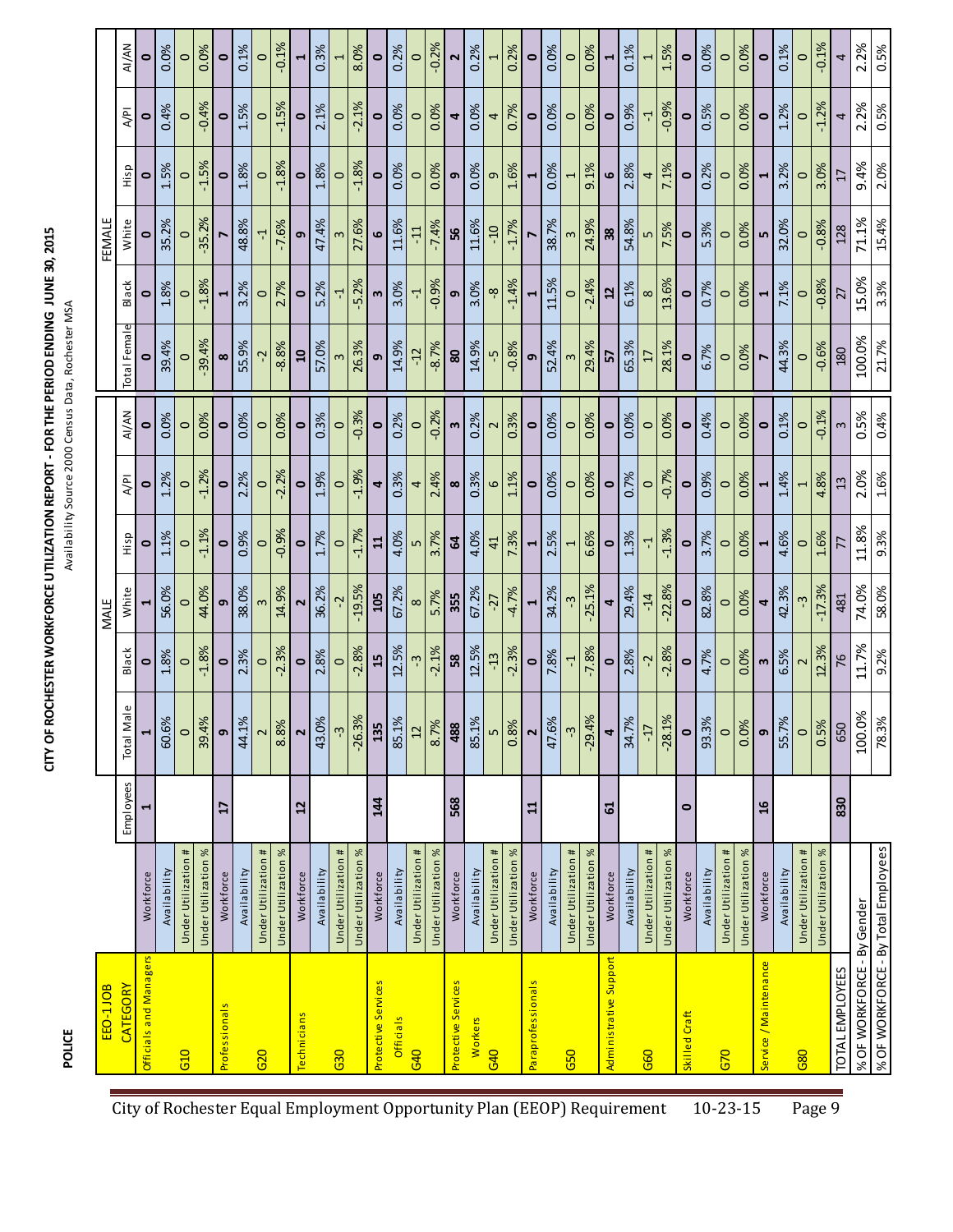| ЭQГ                                       |           | <b>MALE</b> |                     |                     |                     |        | FEMALE                        |                     |                     |                     |
|-------------------------------------------|-----------|-------------|---------------------|---------------------|---------------------|--------|-------------------------------|---------------------|---------------------|---------------------|
|                                           | White     | Hispanic    | Black or            | American            | Asian or            | White  | Hispanic                      | Black or            | American            | Asian or            |
| CATEGORY                                  |           | Latino<br>ŏ | American<br>African | Indian or<br>Alaska | Islander<br>Pacific |        | Latino<br>$\overline{\sigma}$ | American<br>African | Indian or<br>Alaska | Islander<br>Pacific |
|                                           |           |             |                     | Native              |                     |        |                               |                     | Native              |                     |
| Workforce #/%<br>Chief                    | 1/100%    | 0/0%        | 0/0%                | 0/0%                | 0.0%                | 0.0%   | 0.0%                          | 0.0%                | 0.0%                | 0.0%                |
| Exec Deputy Police Chief<br>Workforce #/% | 0/0%      | 0/0%        | 0/0%                | 0/0%                | 0.0%                | 0/0%   | 0/0%                          | 0/0%                | 0/0%                | 0/0%                |
| Deputy Police Chief<br>Workforce #/%      | 1/50%     | 0/0%        | 1/50%               | 0/0%                | 0/0%                | 0/0%   | 0/0%                          | 0/0%                | 0/0%                | 0/0%                |
| Police Commander<br>Workforce #/%         | 2/100%    | 0/0%        | 0/0%                | 0/0%                | 0/0%                | 0/0%   | 0/0%                          | 0/0%                | 0/0%                | 0/0%                |
| Workforce #/%<br>Police Captain           | 11/85%    | 0.0%        | 2/15%               | 0.0%                | 0.0%                | 0.0%   | 0.0%                          | 0.0%                | 0.0%                | 0.0%                |
| Police Lieutenant<br>Workforce #/%        | 25/78%    | 1/3%        | 3/9%                | 0.0%                | 0.0%                | 3/9%   | 0.0%                          | 0.0%                | 0.0%                | 0.0%                |
| Police Sergeant<br>Workforce #/%          | 66/71%    | 11/12%      | 8/9%                | 0/0%                | 4/4%                | 3/3%   | 0.0%                          | 1/1%                | 0.0%                | 0.0%                |
| Police Investigator<br>Workforce #/%      | 54/81%    | 8/10%       | 7/9%                | 0/0%                | 0.0%                | 10/12% | 1/1%                          | 0.0%                | 0.0%                | 0.0%                |
| Workforce #/%<br>Police Officer           | 299/61.5% | 53/11%      | 51/10.5%            | 3/0.5%              | 9/2%                | 47/10% | 9/2%                          | 8/1.5%              | 2/0.5%              | 4/0.5%              |

POLICE DEPARTMENT **POLICE DEPARTMENT**